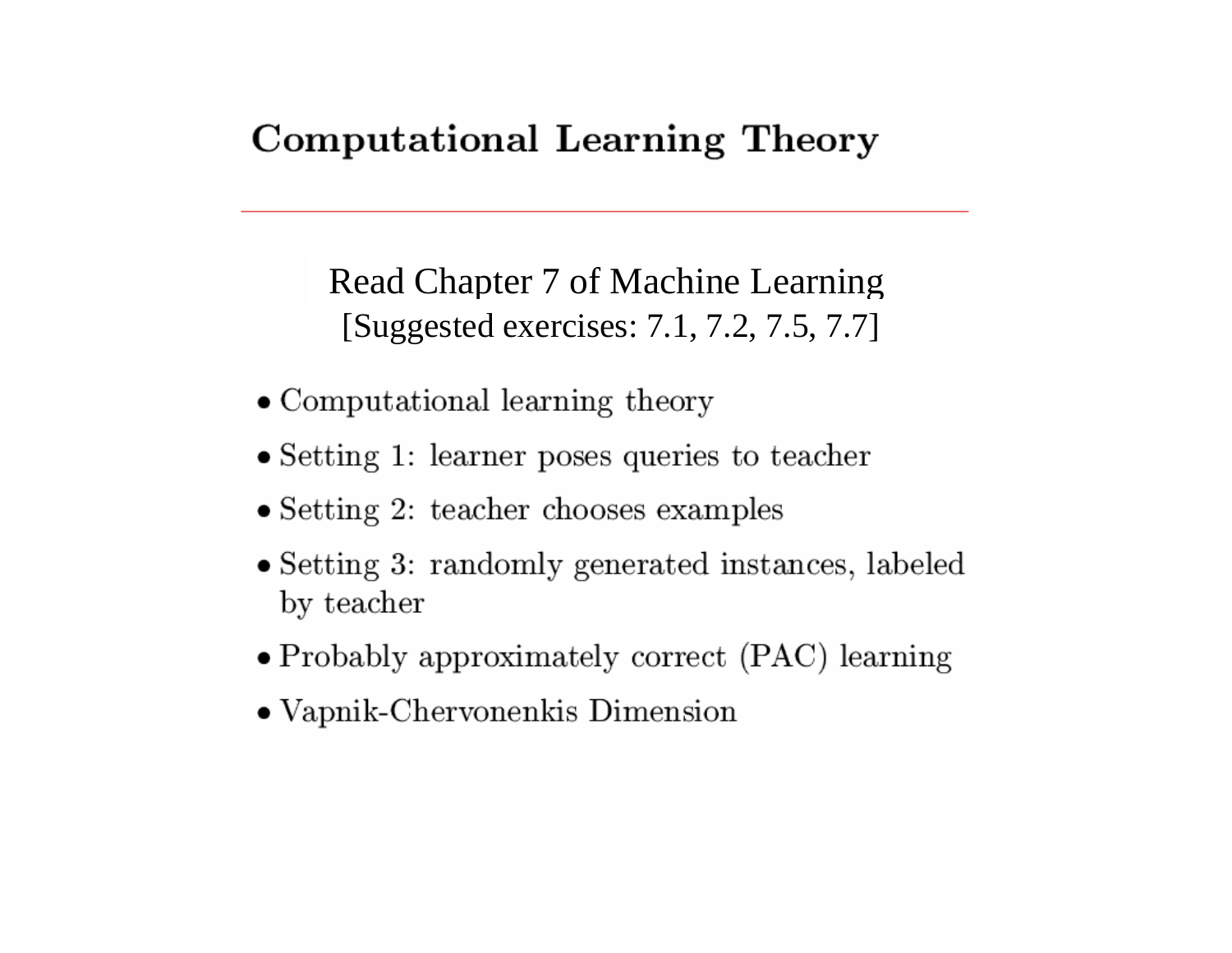# Function Approximation

#### **Given:**

- Instance space X:
	- e.g. X is set of boolean vectors of length n; x *<sup>=</sup>*<0,1,1,0,0,1>
- $\bullet$  Hypothesis space H:  $\,$  set of functions h: X  $\Rightarrow$  Y  $\,$

- e.g., H is the set of boolean functions (Y={0,1}) defined by conjunction of constraints on the features of x.

• Training Examples D: sequence of positive and negative examples of an unknown target function c:  $X \rightarrow \{0,1\}$ 

 $-, \ldots$ 

#### **Determine:**

 $\bullet$  A hypothesis h in H such that h(x)=c(x) for all x in X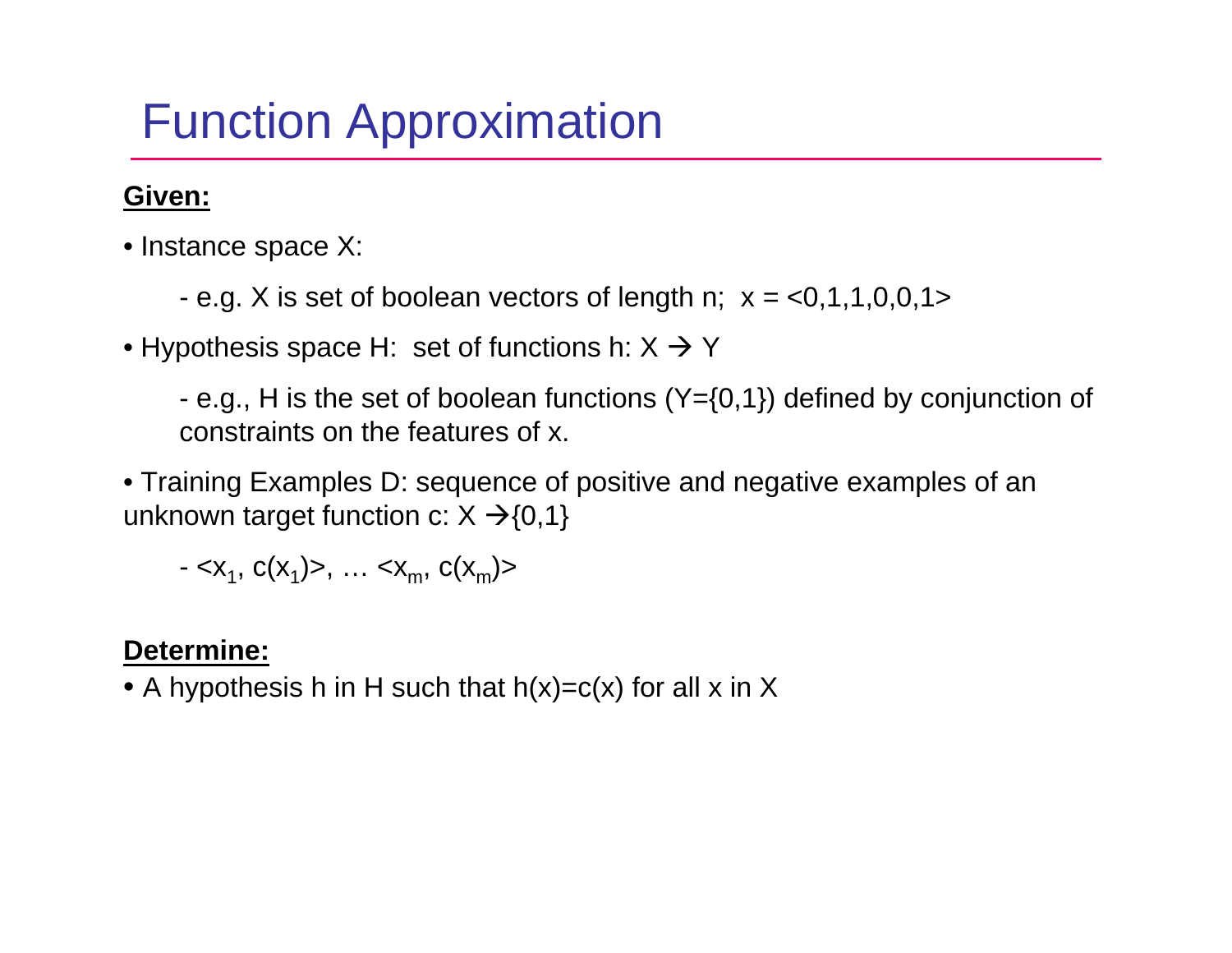# Function Approximation

#### **Given:**

- Instance space X:
	- e.g. X is set of boolean vectors of length n; x *<sup>=</sup>*<0,1,1,0,0,1>
- $\bullet$  Hypothesis space H:  $\,$  set of functions h: X  $\Rightarrow$  Y  $\,$

- e.g., H is the set of boolean functions (Y={0,1}) defined by conjunctions of constraints on the features of x.

• Training Examples D: sequence of positive and negative examples of an unknown target function c:  $X \rightarrow \{0,1\}$ 

 $-, \ldots$ 

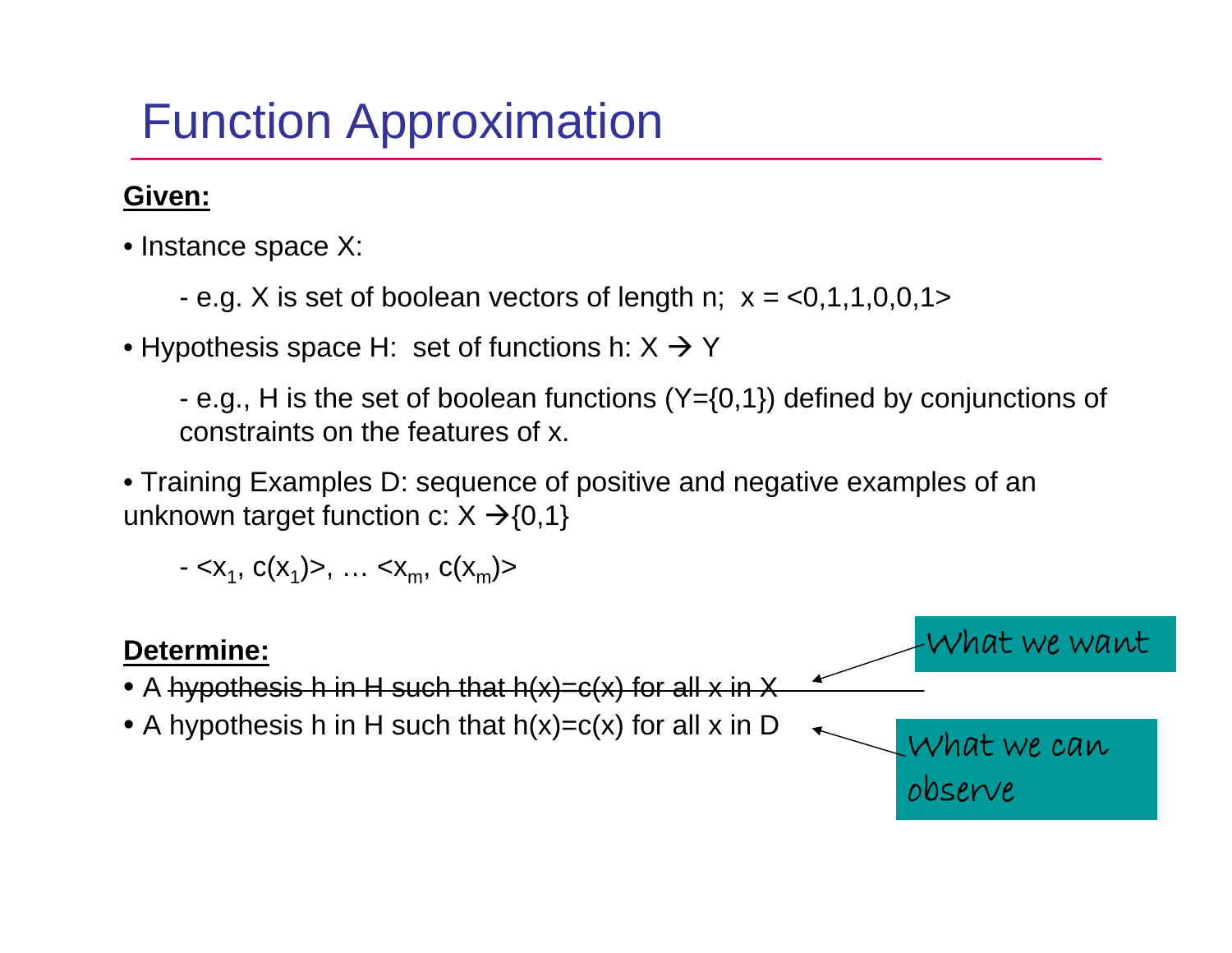# Computational Learning Theory

What general laws constrain inductive learning? We seek theory to relate:

- Probability of successful learning
- Number of training examples
- Complexity of hypothesis space
- Accuracy to which target function is approximated
- Manner in which training examples presented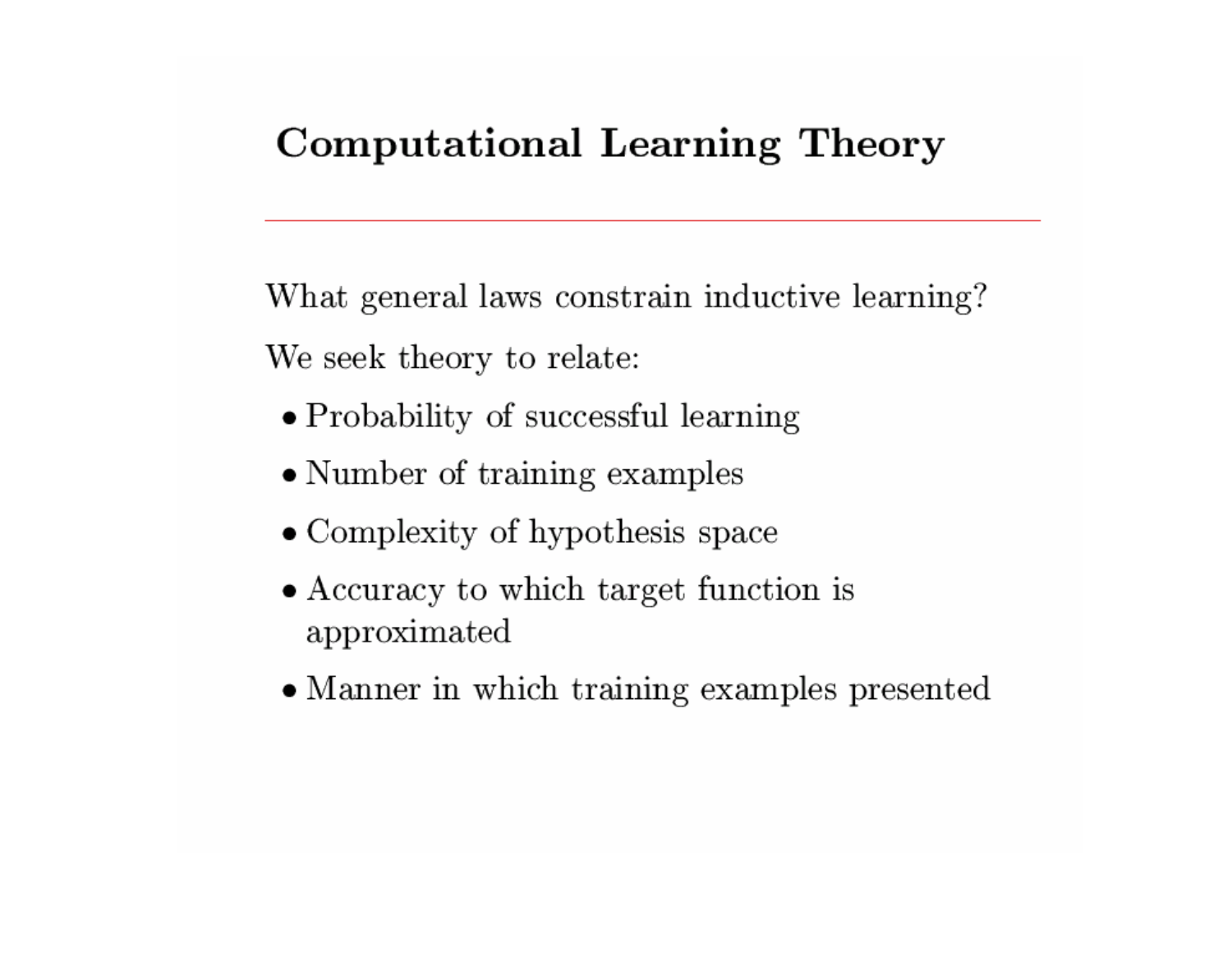## **Sample Complexity**

How many training examples are sufficient to learn the target concept?

- 1. If learner proposes instances, as queries to teacher
	- $\bullet$  Learner proposes instance x, teacher provides  $c(x)$
- 2. If teacher (who knows  $c$ ) provides training examples
	- teacher provides sequence of examples of form  $\langle x, c(x) \rangle$
- 3. If some random process (e.g., nature) proposes instances
	- $\bullet$  instance x generated randomly, teacher provides  $c(x)$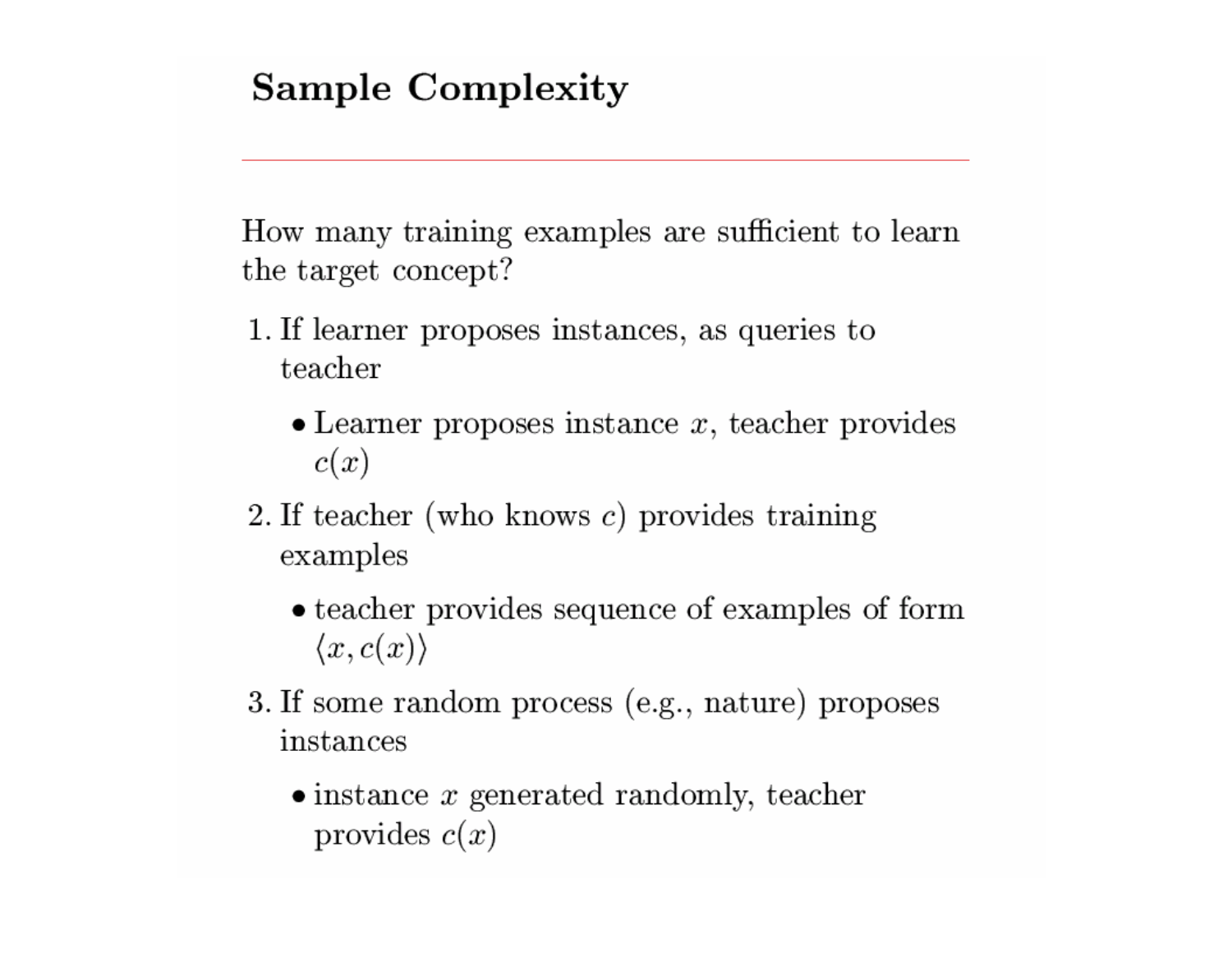## **Instances, Hypotheses, and More-General-Than**



 $x_1$  = <Sunny, Warm, High, Strong, Cool, Same>  $x_2$  = <Sunny, Warm, High, Light, Warm, Same>  $h_1$ = <Sunny, ?, ?, Strong, ?, ?>  $h_{2}^{}=$  <Sunny, ?, ?, ?, ?, ?>  $h_3^2$  < Sunny, ?, ?, ?, Cool, ?>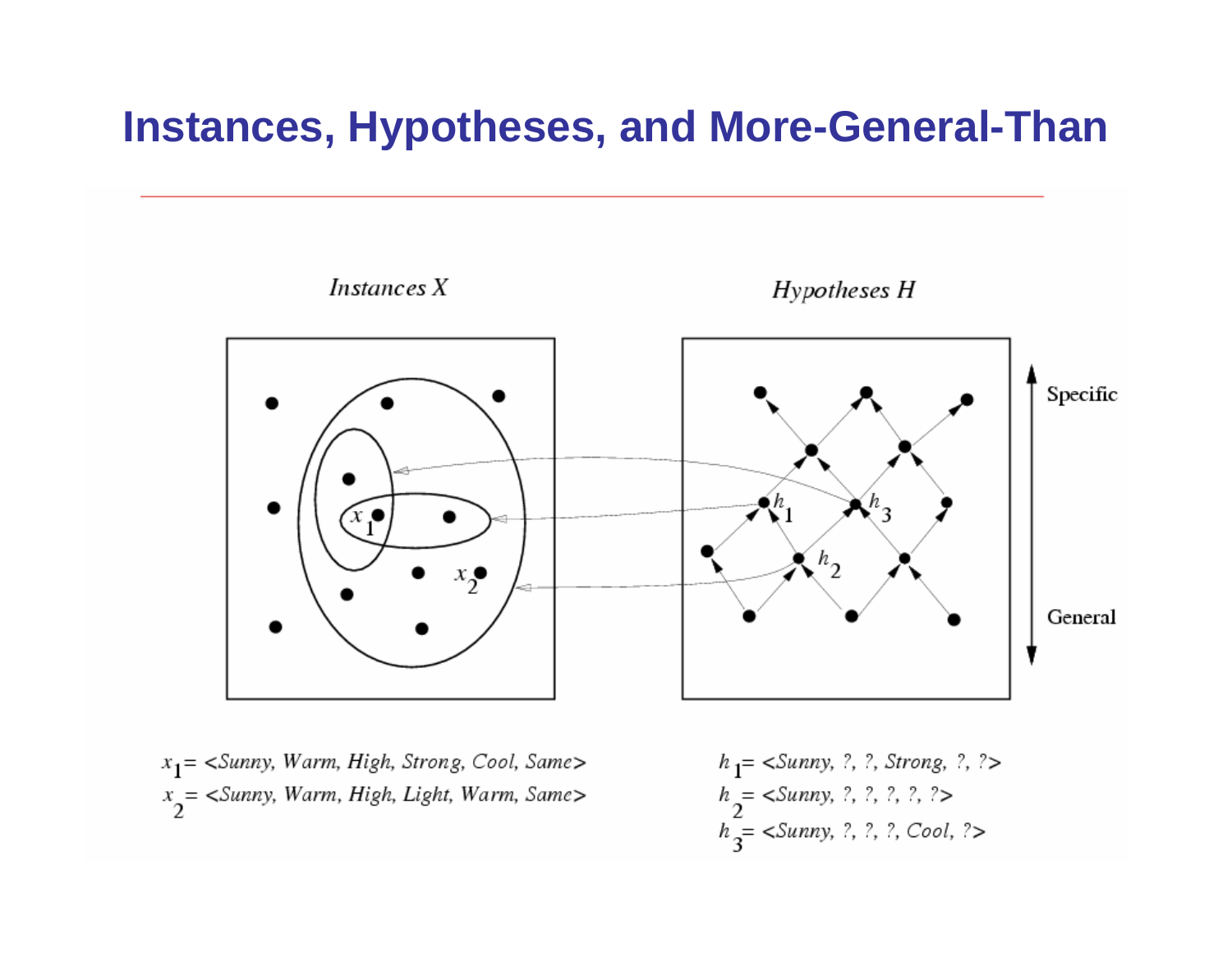## Sample Complexity: 1

Learner proposes instance x, teacher provides  $c(x)$ (assume c is in learner's hypothesis space  $H$ )

Optimal query strategy: play 20 questions

i.e., minimizes the number of queries needed to converge to the correct hypothesis.

- $\bullet$  pick instance x such that half of hypotheses in  $VS$  classify x positive, half classify x negative
- When this is possible, need  $\lceil \log_2 |H| \rceil$  queries to  $\alpha$  learn  $\alpha$
- when not possible, need even more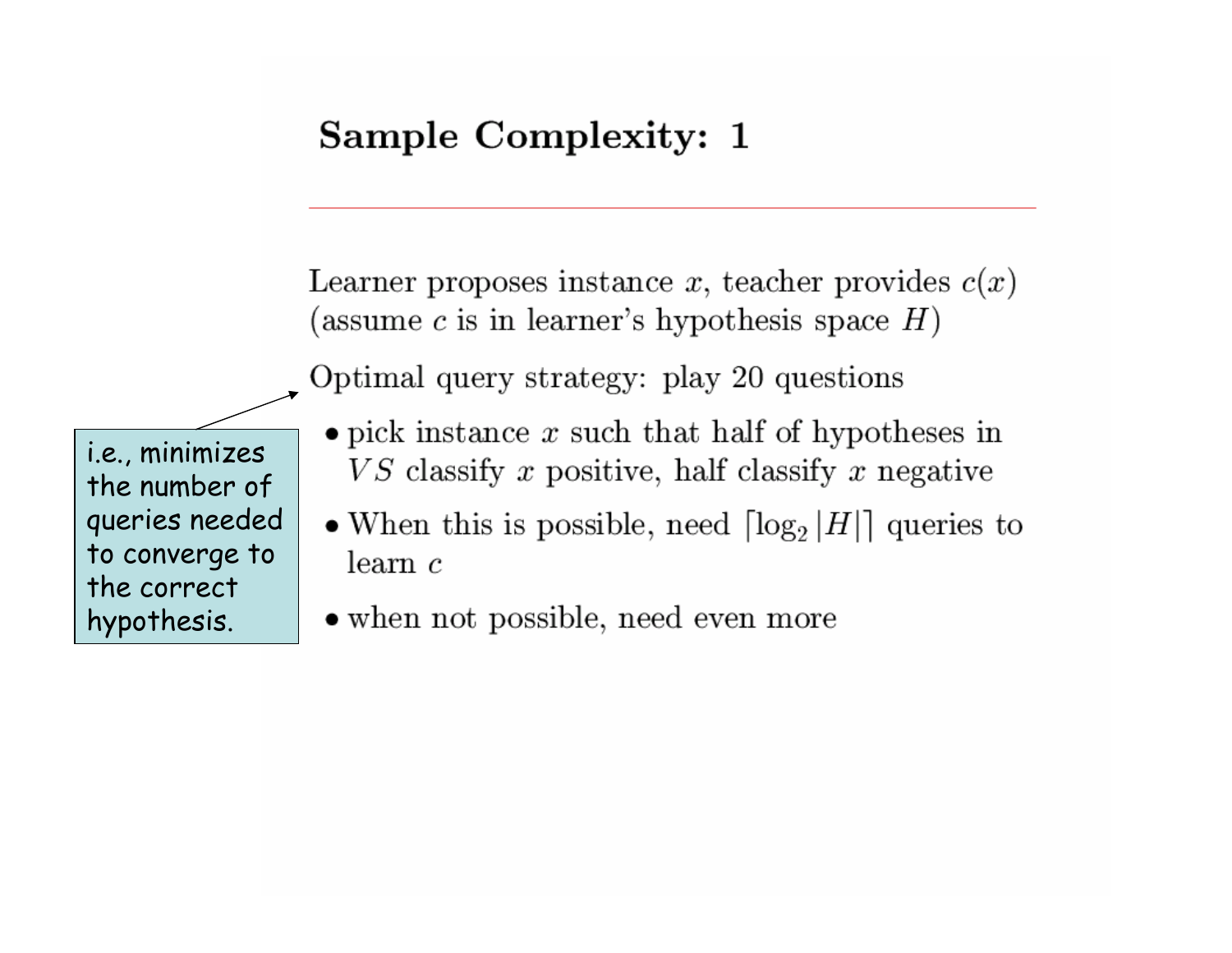Teacher (who knows  $c$ ) provides training examples (assume c is in learner's hypothesis space  $H$ )

Optimal teaching strategy: depends on  $H$  used by learner

Consider the case  $H =$  conjunctions of up to n boolean literals and their negations

e.g.,  $(AirTemp = Warm) \wedge (Wind = Strong),$ where  $AirTemp, Wind, \ldots$  each have 2 possible values.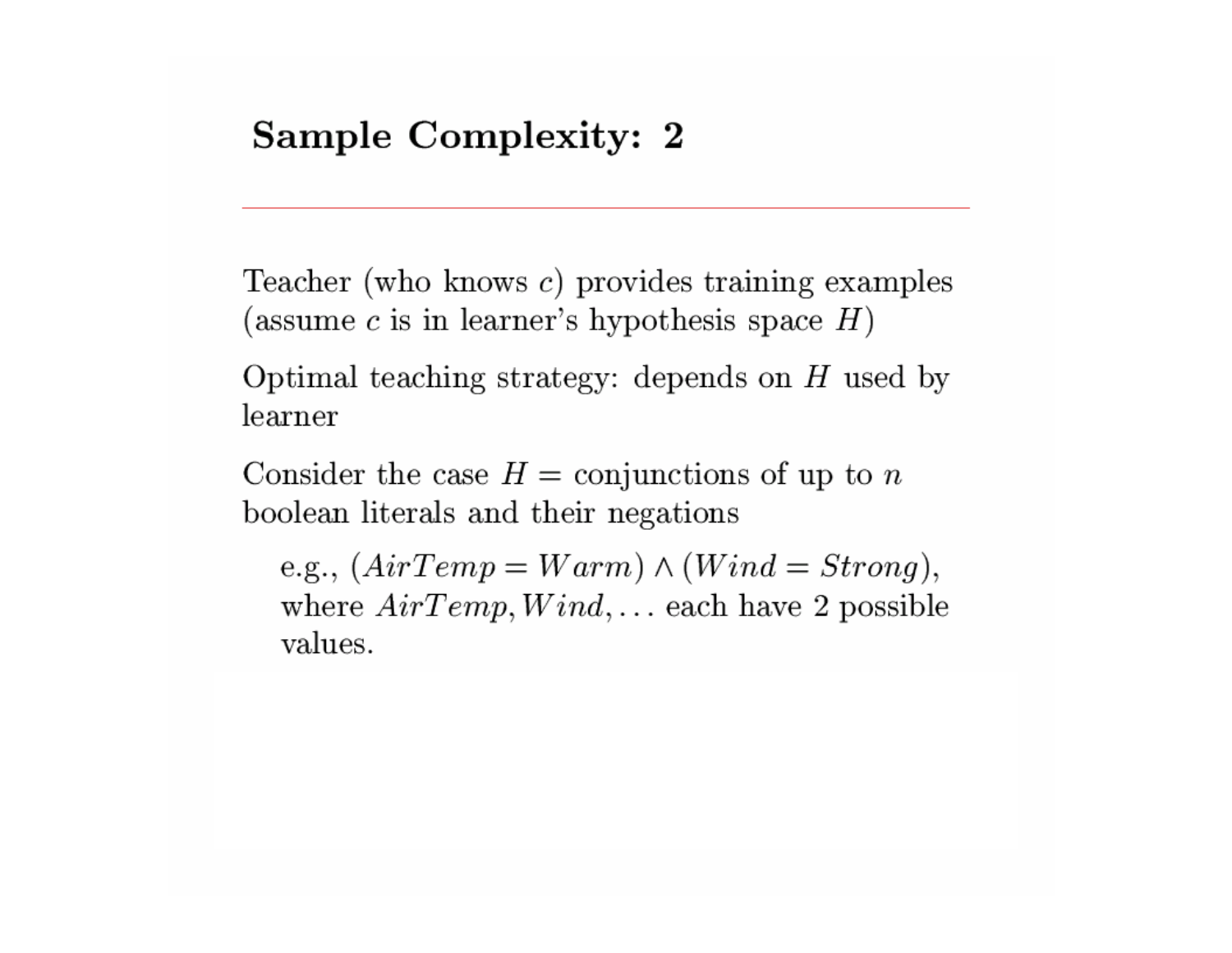Teacher (who knows  $c$ ) provides training examples (assume c is in learner's hypothesis space  $H$ )

Optimal teaching strategy: depends on  $H$  used by learner

Consider the case  $H =$  conjunctions of up to n boolean literals and their negations

e.g.,  $(AirTemp = Warm) \wedge (Wind = Strong),$ where  $AirTemp, Wind, ...$  each have 2 possible values.

- if *n* possible boolean attributes in  $H$ ,  $n+1$ examples suffice
- $\bullet$  why?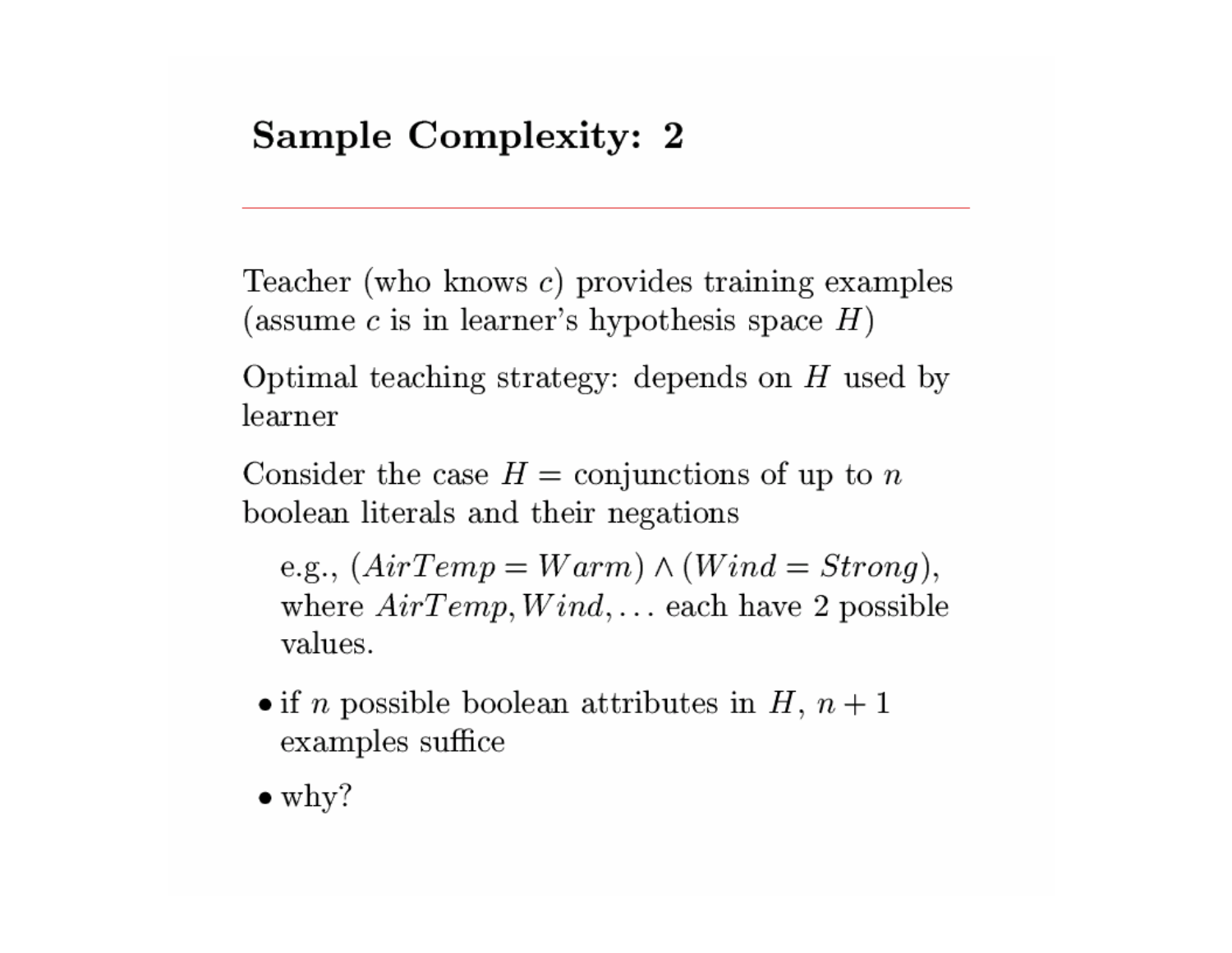#### Sample Complexity: 3

Given:

- $\bullet$  set of instances X
- $\bullet$  set of hypotheses  $H$
- $\bullet$  set of possible target concepts C
- training instances generated by a fixed, unknown probability distribution  $D$  over X

Learner observes a sequence  $D$  of training examples of form  $\langle x, c(x) \rangle$ , for some target concept  $c \in C$ 

- $\bullet$  instances x are drawn from distribution  $\mathcal D$
- teacher provides target value  $c(x)$  for each

Learner must output a hypothesis  $h$  estimating  $c$ 

 $\bullet$  h is evaluated by its performance on subsequent instances drawn according to  $D$ 

Note: randomly drawn instances, noise-free classifications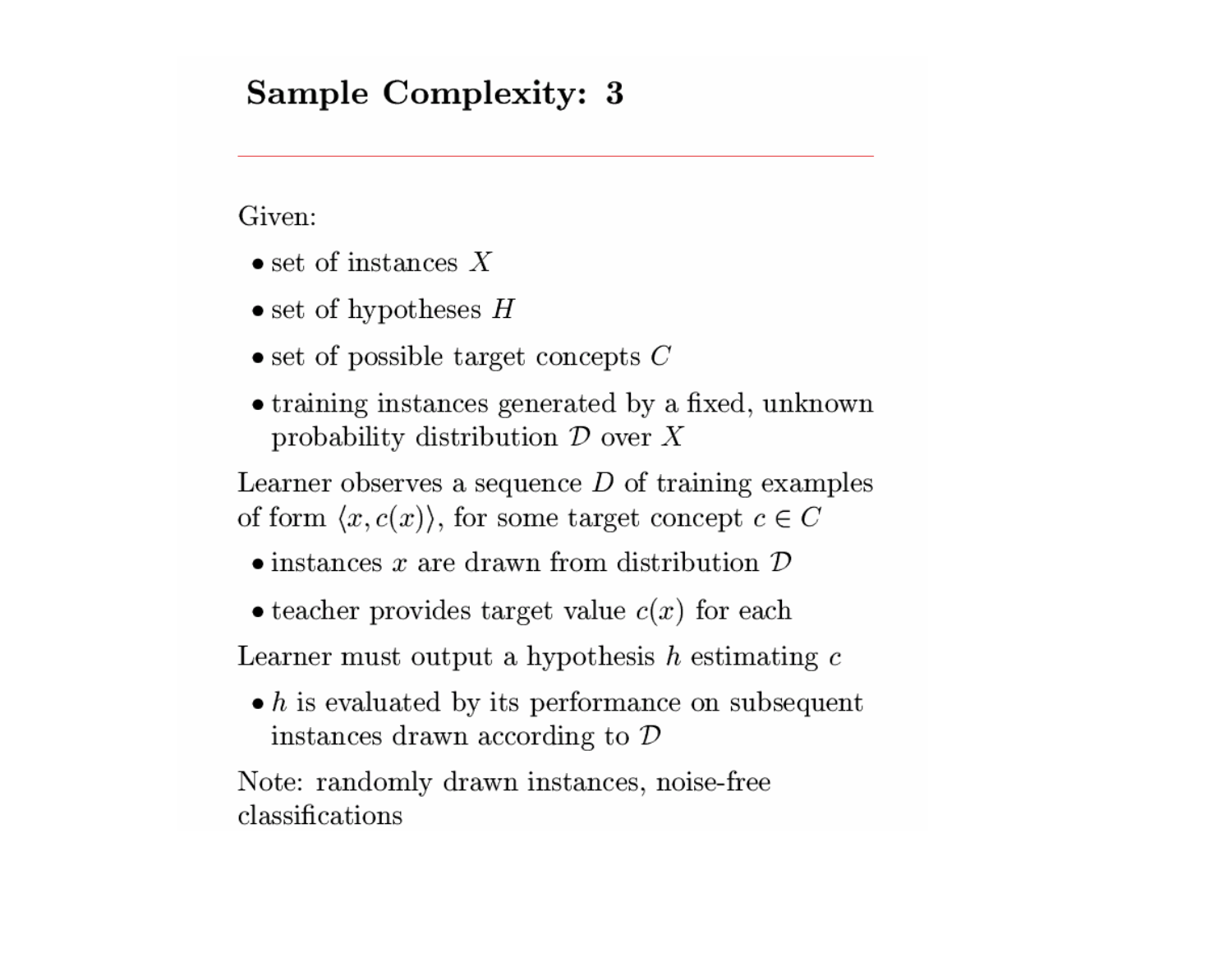#### True Error of a Hypothesis

Instance space  $X$   $P(X) = D$ h  $\mathcal{C}$  $\ddot{}$  $\ddot{}$ Where  $c$ and h disagree

**Definition:** The true error (denoted)  $error_{\mathcal{D}}(h)$  of hypothesis h with respect to target concept c and distribution  $\mathcal{D}$  is the probability that  $h$  will misclassify an instance drawn at random according to  $D$ .

 $error_{\mathcal{D}}(h) \equiv \Pr_{x \in \mathcal{D}}[c(x) \neq h(x)]$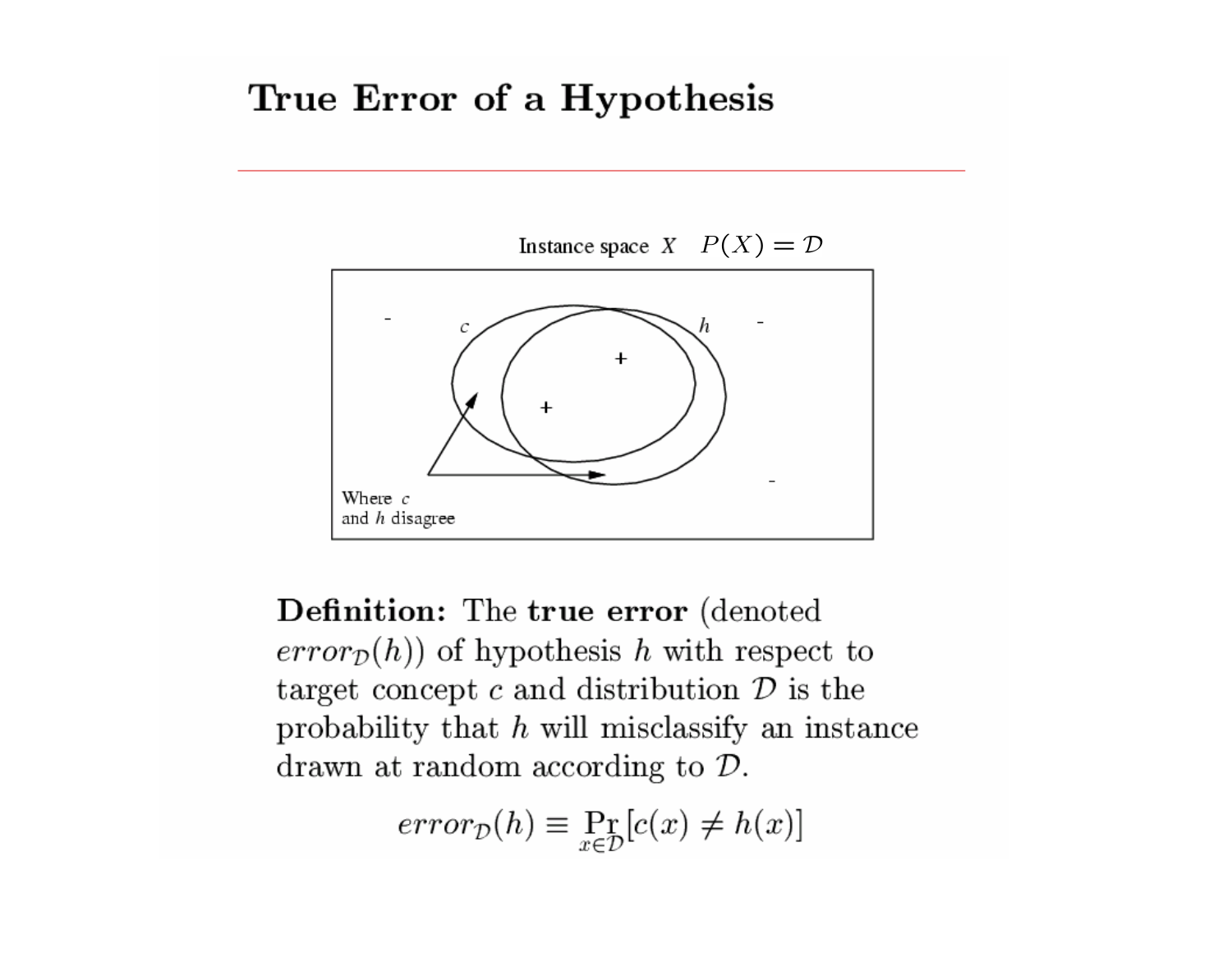*Training error* of hypothesis h with respect to target concept  $c$ 

D

$$
error_D(h) \equiv \Pr_{x \in D} [c(x) \neq h(x)] \equiv \frac{\sum_{x \in D} \delta(c(x) \neq h(x))}{|D|}
$$
  
Set of training

examples

True error of hypothesis  $h$  with respect to  $c$ 

instances drawn at random from

$$
error_{\mathcal{D}}(h) \equiv \Pr_{x \in \mathcal{D}}[c(x) \neq h(x)]
$$
Probability distribution  

$$
P(x)
$$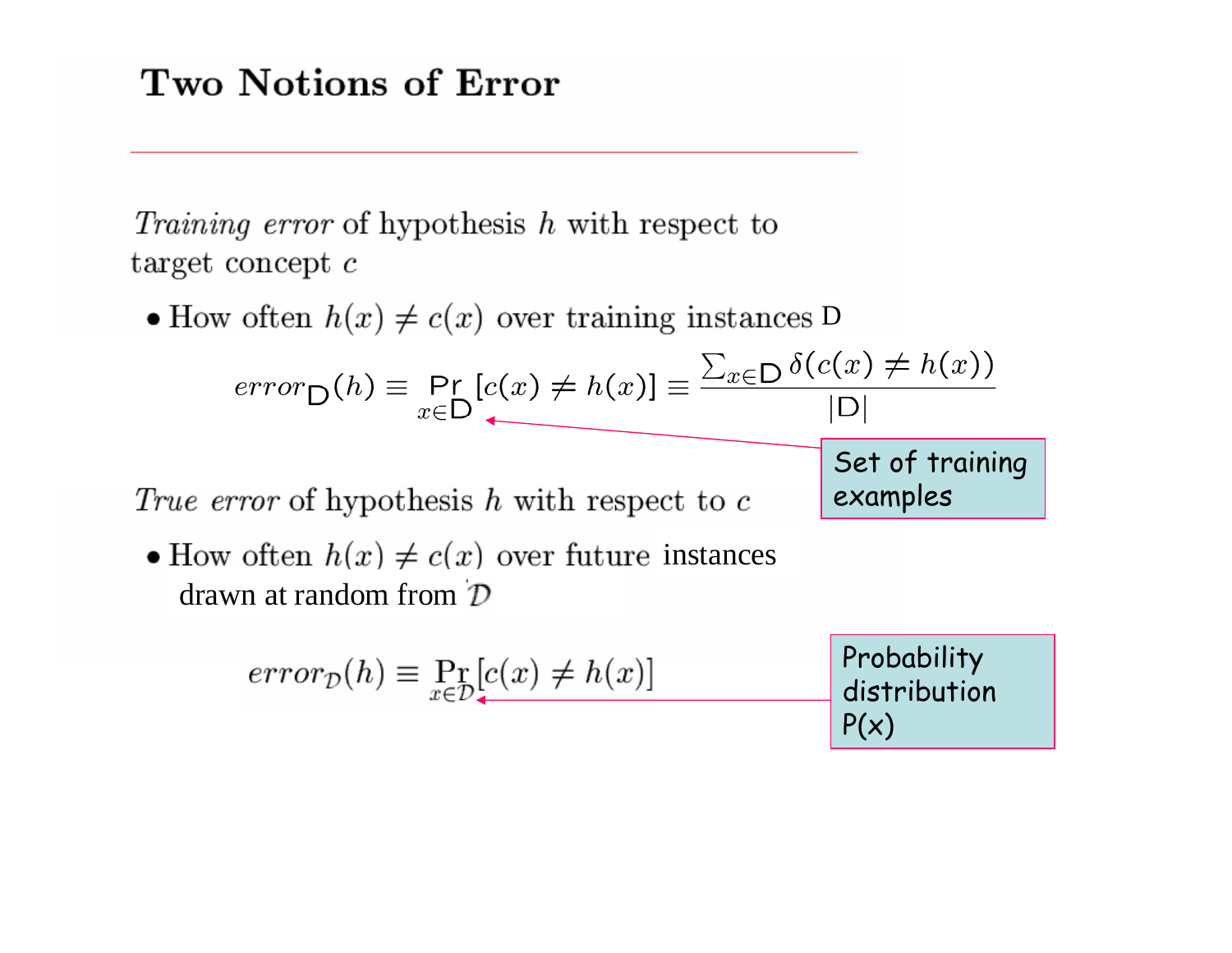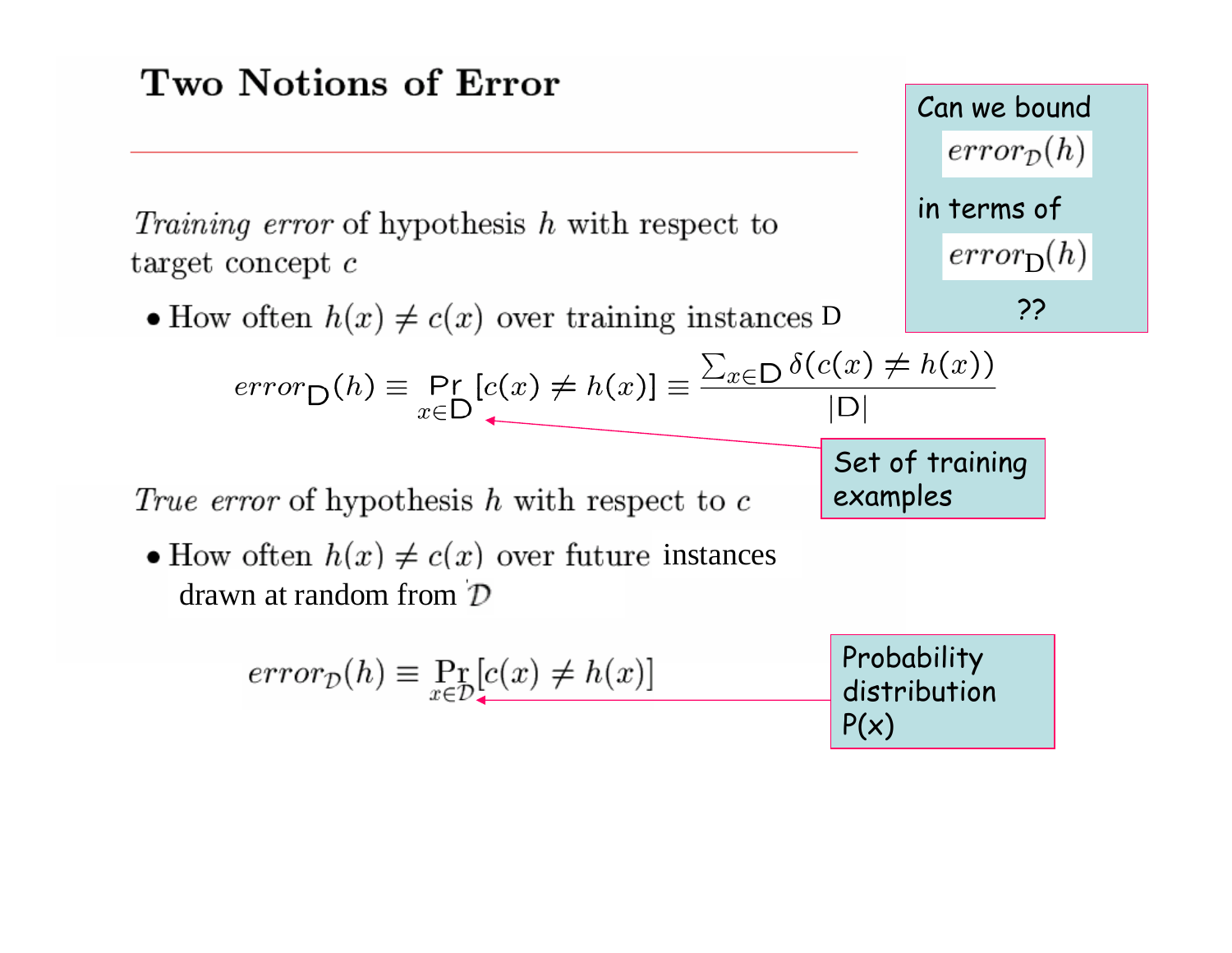A hypothesis  $h$  is **consistent** with a set of training examples  $D$  of target concept  $c$  if and only if  $h(x) = c(x)$  for each training example  $\langle x, c(x) \rangle$  in D.

 $Consistent(h, D) \equiv (\forall \langle x, c(x) \rangle \in D) h(x) = c(x)$ 

The version space,  $VS_{H,D}$ , with respect to hypothesis space  $H$  and training examples  $D$ , is the subset of hypotheses from  $H$  consistent with all training examples in  $D$ .

 $VS_{H,D} \equiv \{h \in H| Consistent(h,D)\}\$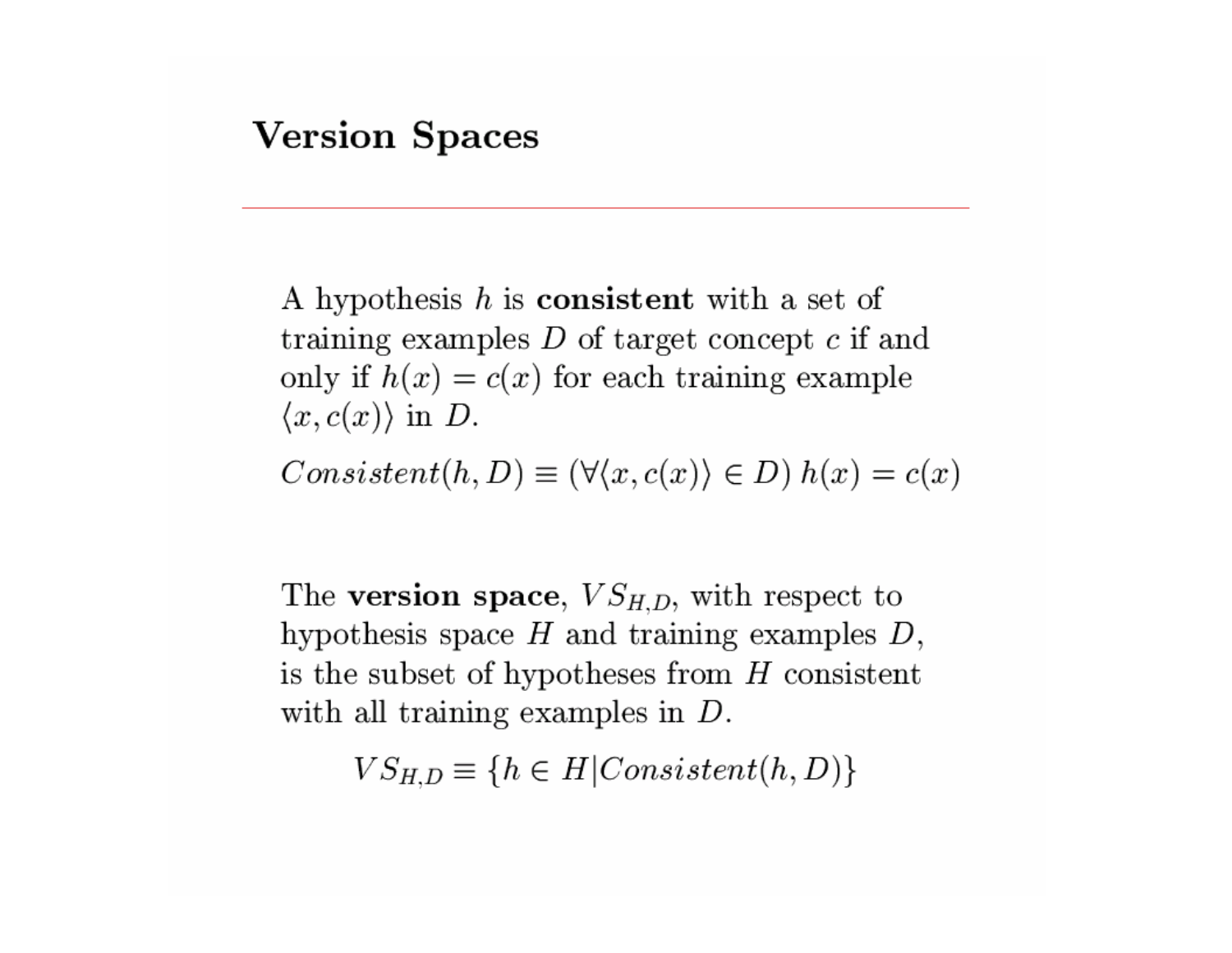#### **Exhausting the Version Space**



 $(r = \text{training error}, \text{error} = \text{true error})$ 

**Definition:** The version space  $VS_{H,D}$  is said to be  $\epsilon$ -exhausted with respect to c and D, if every hypothesis h in  $VS_{H,D}$  has true error less than  $\epsilon$  with respect to c and  $\mathcal{D}$ .

 $(\forall h \in VS_{H,D})$  error<sub>p</sub> $(h) < \epsilon$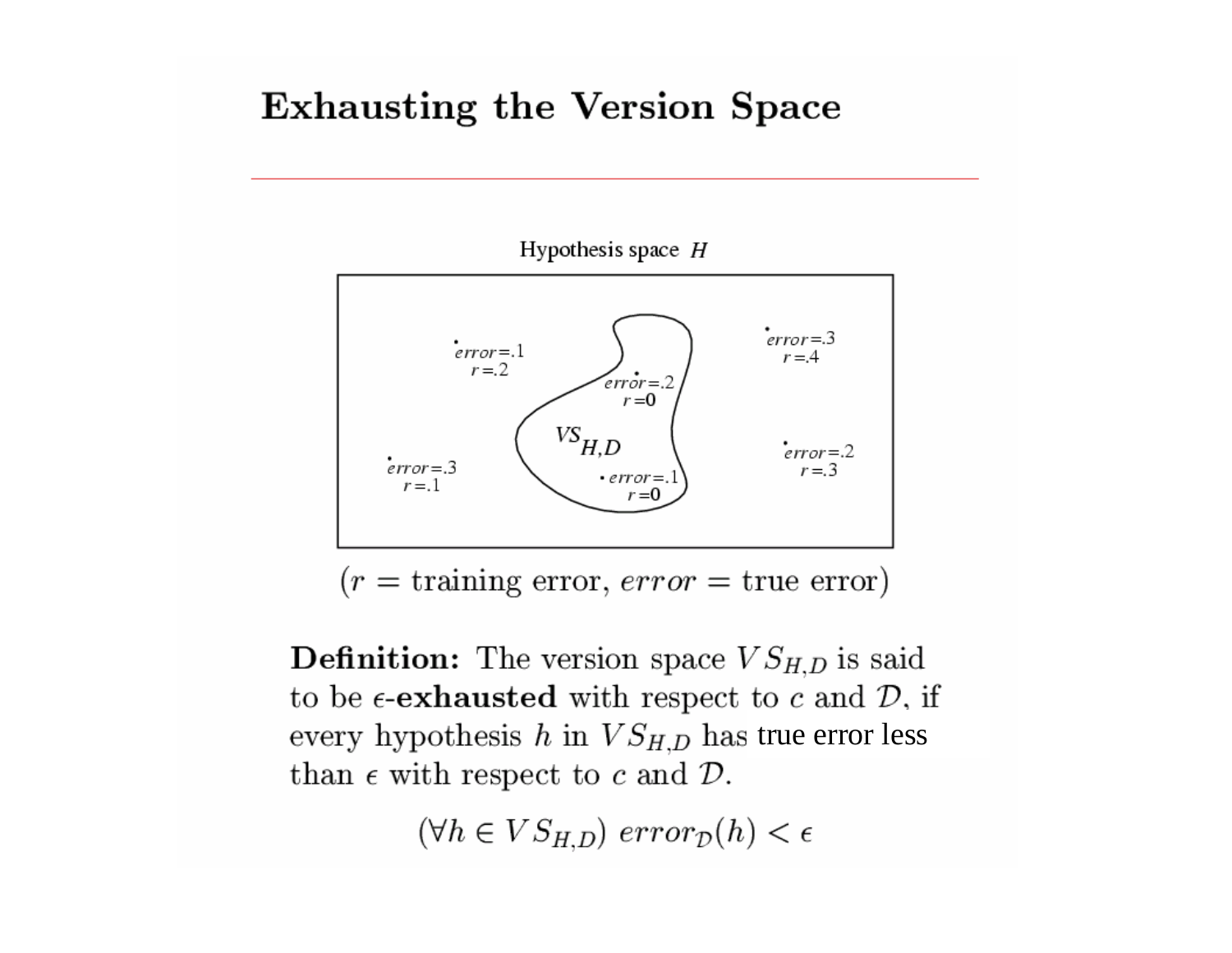How many examples will  $\epsilon$ -exhaust the VS?

Theorem: [Haussler, 1988].

If the hypothesis space  $H$  is finite, and  $D$  is a sequence of  $m \geq 1$  independent random examples of some target concept  $c$ , then for any  $0 \leq \epsilon \leq 1$ , the probability that the version space with respect to  $H$  and  $D$  is not  $\epsilon$ -exhausted (with respect to c) is less than

 $|H|e^{-\epsilon m}$ 

Interesting! This bounds the probability that any consistent learner will output a hypothesis  $h$  with  $error(h) \geq \epsilon$ 

If we want to this probability to be below  $\delta$ 

$$
|H|e^{-\epsilon m}\leq \delta
$$

then

$$
m \ge \frac{1}{\epsilon} (\ln |H| + \ln(1/\delta))
$$

Any(!) learner that outputs a hypothesis consistent with all training examples  $(i.e., an h)$ contained in  $VS_{H\,D})$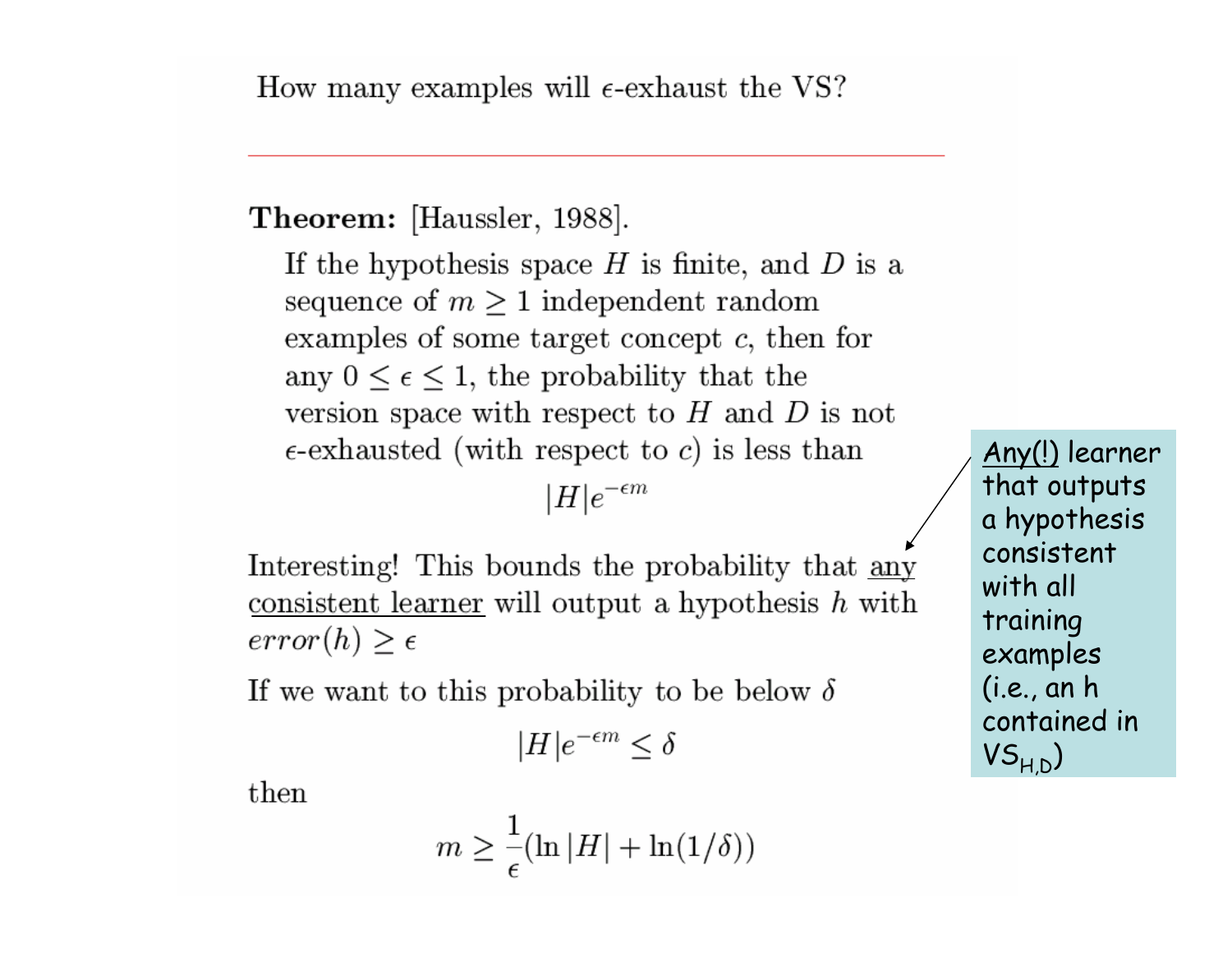## What it means

[Haussler, 1988]: probability that the version space is not  $\varepsilon$ -exhausted after *m* training examples is at most

 $Pr[(\exists h \in H)s.t. (error_{train}(h) = 0) \land (error_{true}(h) > \epsilon)] \leq |H|e^{-\epsilon m}$ 

Suppose we want this probability to be at most  $\delta$ 

1. How many training examples suffice?

$$
m \geq \frac{1}{\epsilon} (\ln |H| + \ln(1/\delta))
$$

2. If  $error_{train}(h) = 0$  then with probability at least (1-δ):<br> $error_{true}(h) \leq \frac{1}{m}(\ln|H| + \ln(1/\delta))$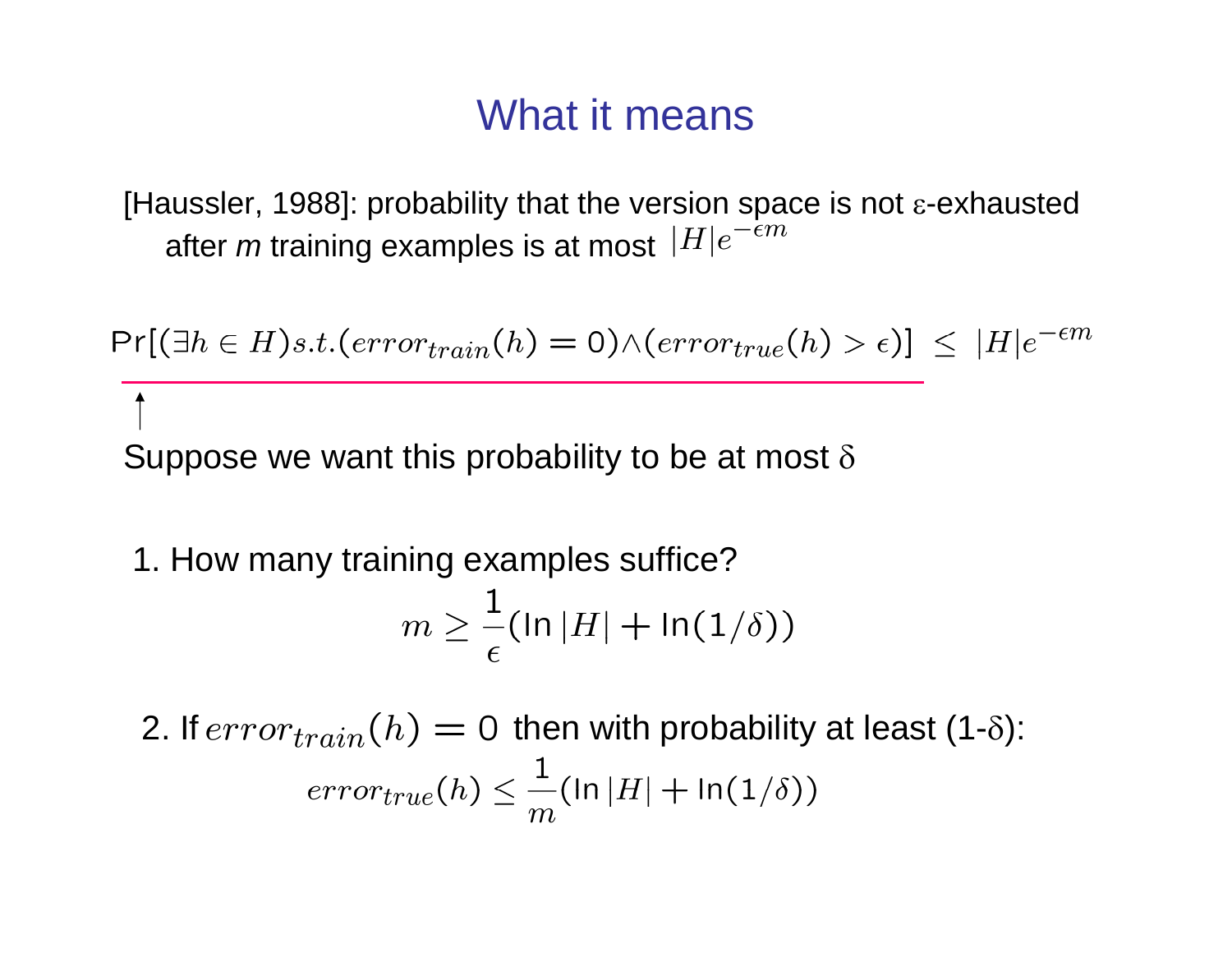## Learning Conjunctions of Boolean **Literals**

How many examples are sufficient to assure with probability at least  $(1 - \delta)$  that

every h in  $VS_{H,D}$  satisfies  $error_{\mathcal{D}}(h) \leq \epsilon$ 

Use our theorem:

$$
m \ge \frac{1}{\epsilon} (\ln |H| + \ln(1/\delta))
$$

Suppose  $H$  contains conjunctions of constraints on up to *n* boolean attributes (i.e., *n* boolean literals). Then  $|H|=3^n$ , and

$$
m \ge \frac{1}{\epsilon} (\ln 3^n + \ln(1/\delta))
$$

**or** 

$$
m \ge \frac{1}{\epsilon} (n \ln 3 + \ln(1/\delta))
$$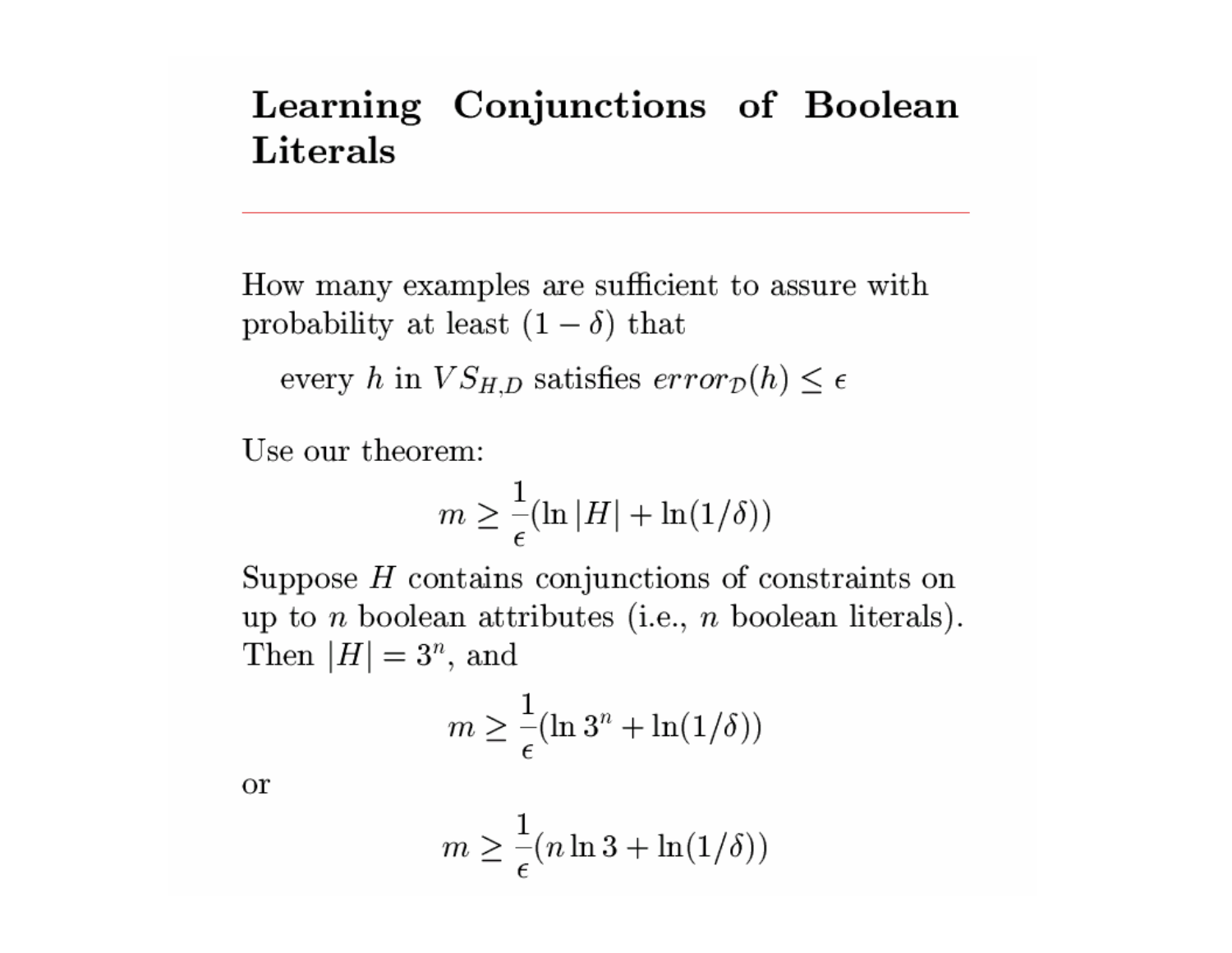### **PAC** Learning

Consider a class  $C$  of possible target concepts defined over a set of instances  $X$  of length  $n$ , and a learner  $L$  using hypothesis space  $H$ .

*Definition:* C is **PAC-learnable** by L using H if for all  $c \in C$ , distributions D over X,  $\epsilon$ such that  $0 < \epsilon < 1/2$ , and  $\delta$  such that  $0 < \delta < 1/2$ , learner L will with probability at least  $(1 - \delta)$ output a hypothesis  $h \in H$  such that  $error_{\mathcal{D}}(h) \leq \epsilon$ , in time that is polynomial in

$$
1/\epsilon
$$
,  $1/\delta$ , n and  $size(c)$ .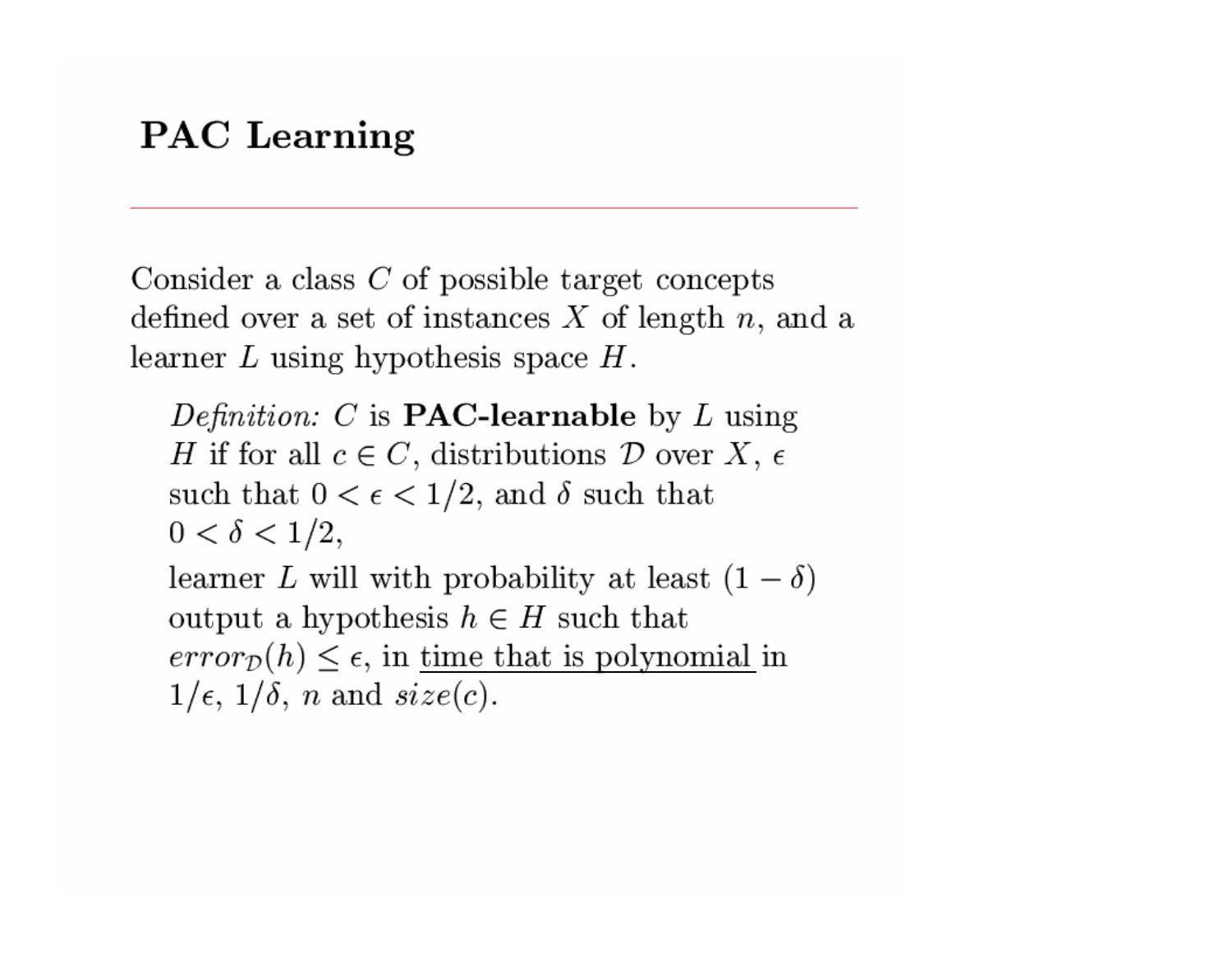#### **PAC** Learning

Consider a class  $C$  of possible target concepts defined over a set of instances  $X$  of length  $n$ , and a learner  $L$  using hypothesis space  $H$ .

*Definition:* C is **PAC-learnable** by L using H if for all  $c \in C$ , distributions D over X,  $\epsilon$ such that  $0 < \epsilon < 1/2$ , and  $\delta$  such that  $0 < \delta < 1/2$ ,

learner  $L$  will with probability at least  $(1)$ output a hypothesis  $h \in H$  such that  $error_{\mathcal{D}}(h) \leq \epsilon$ , in time that is polynomial in  $1/\epsilon$ ,  $1/\delta$ , *n* and  $size(c)$ .

#### Sufficient condition:

Holds if L requires only a polynomial number of training examples, and processing per example is polynomial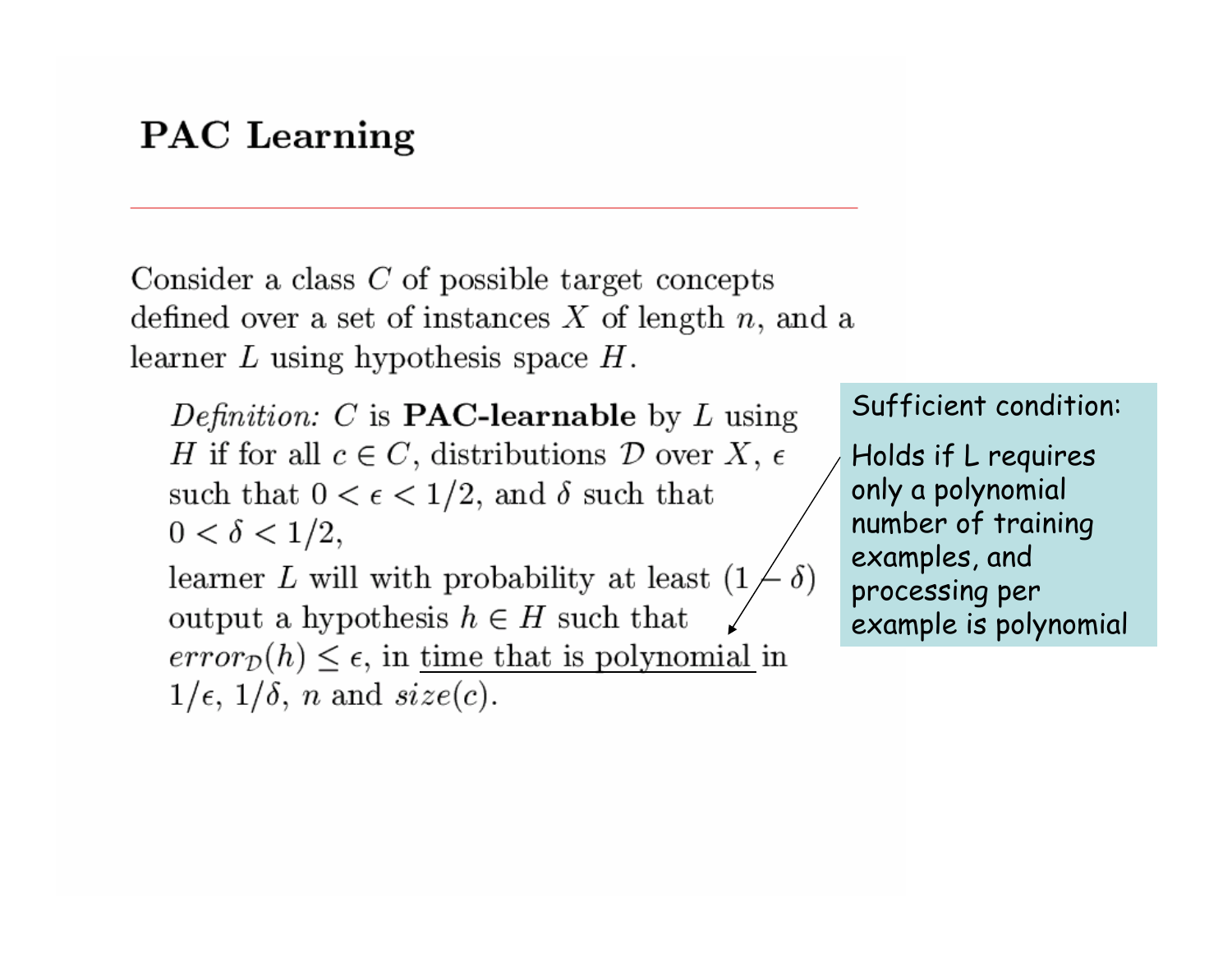### **Agnostic Learning**

```
So far, assumed c \in H
```
Agnostic learning setting: don't assume  $c \in H$ 

- What do we want then?
	- $-$  The hypothesis h that makes fewest errors on training data
- What is sample complexity in this case?

$$
m \geq \frac{1}{2\epsilon^2}(\ln|H| + \ln(1/\delta))
$$

derived from Hoeffding bounds:

$$
Pr[error_D(h) > error_D(h) + \epsilon] \le e^{-2m\epsilon^2}
$$
\n
$$
true error \quad training error \quad degree \, of \, overfitting
$$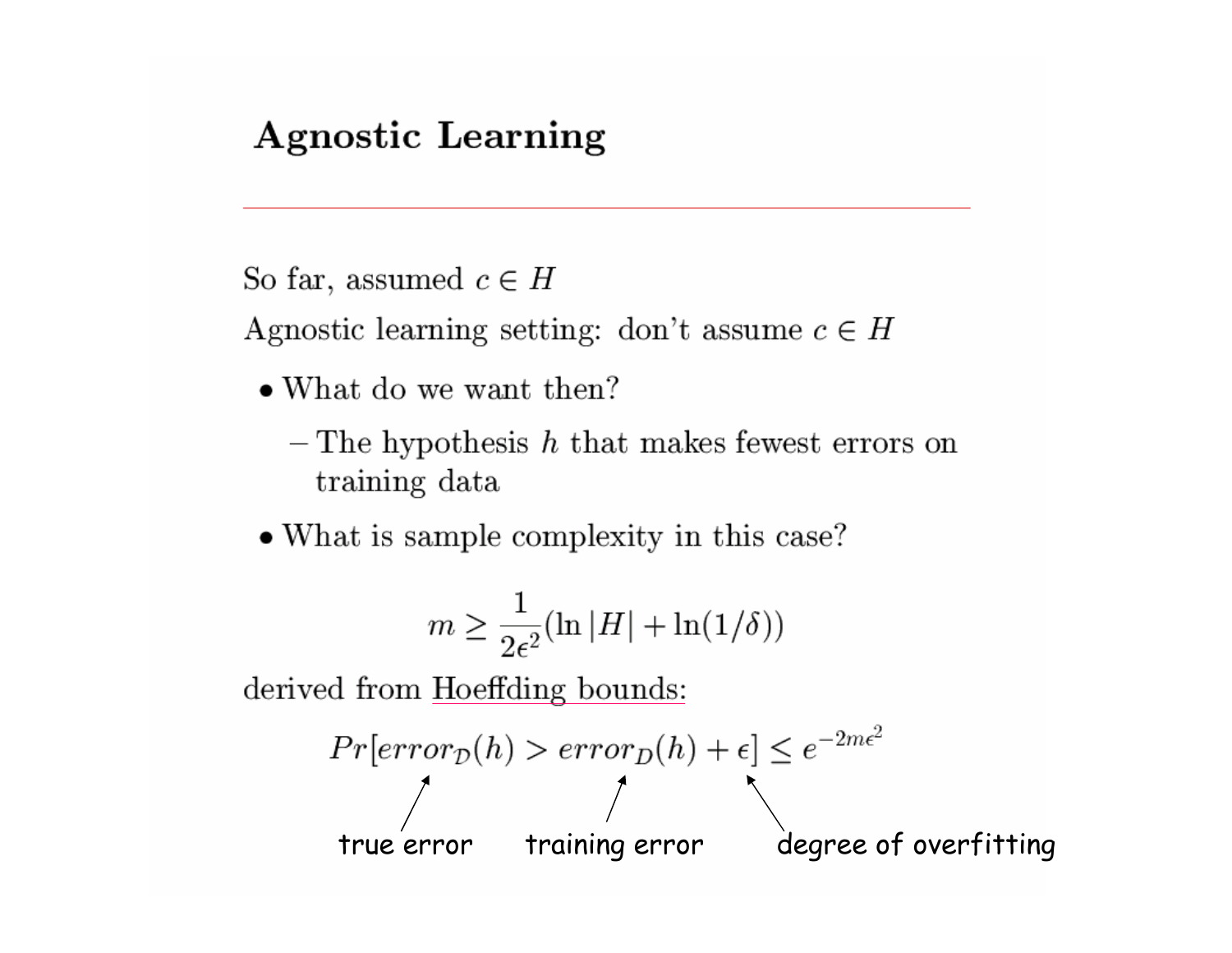# Additive Hoeffding Bounds – Agnostic Learning

 $\bullet$ Given *m* independent coin flips of coin with Pr(heads) =  $\theta$ bound the error in the estimate  $\hat{\theta}$ 

$$
\Pr[\theta > \hat{\theta} + \epsilon] \le e^{-2m\epsilon^2}
$$

- Relevance to agnostic learning: for any *single* hypothesis *h*  $\bullet$  $Pr[error_{true}(h) > error_{train}(h) + \epsilon] \le e^{-2m\epsilon^2}$
- But we must consider all hypotheses in H  $\bullet$  $Pr[(\exists h \in H)error_{true}(h) > error_{train}(h)+\epsilon] \leq |H|e^{-2m\epsilon^2}$
- •So, with probability at least  $(1-\delta)$  every h satisfies

$$
error_{true}(h) \leq error_{train}(h) + \sqrt{\frac{\ln|H| + \ln\frac{1}{\delta}}{2m}}
$$